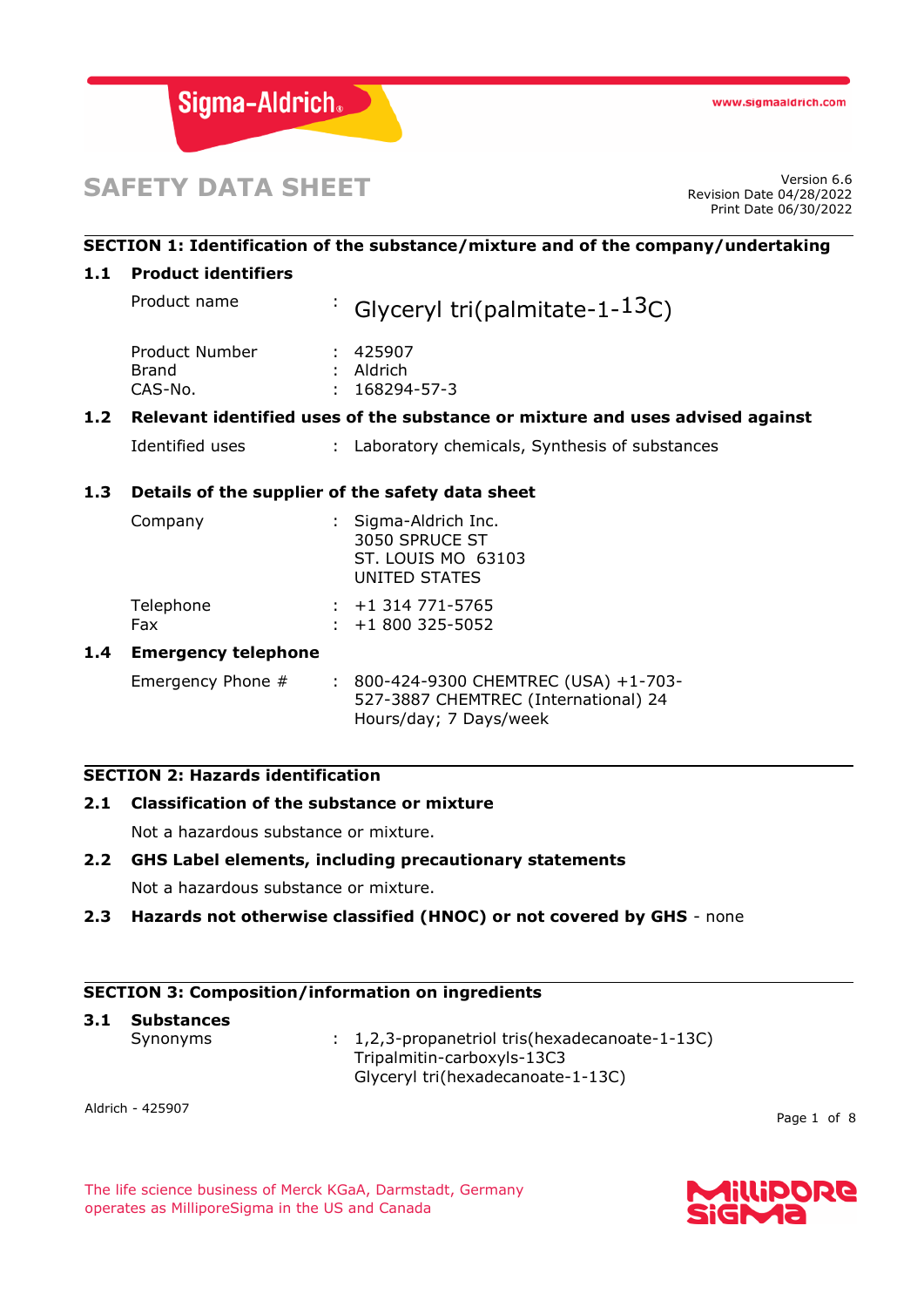| Formula          | $: 13$ C <sub>3</sub> C <sub>48</sub> H <sub>98</sub> O <sub>6</sub> |
|------------------|----------------------------------------------------------------------|
| Molecular weight | $: 810.30$ g/mol                                                     |
| CAS-No.          | $: 168294 - 57 - 3$                                                  |

No components need to be disclosed according to the applicable regulations.

#### **SECTION 4: First aid measures**

#### **4.1 Description of first-aid measures**

## **If inhaled**

If breathed in, move person into fresh air. If not breathing, give artificial respiration.

#### **In case of skin contact**

Wash off with soap and plenty of water.

#### **In case of eye contact**

Flush eyes with water as a precaution.

#### **If swallowed**

Never give anything by mouth to an unconscious person. Rinse mouth with water.

- **4.2 Most important symptoms and effects, both acute and delayed** The most important known symptoms and effects are described in the labelling (see section 2.2) and/or in section 11
- **4.3 Indication of any immediate medical attention and special treatment needed** No data available

#### **SECTION 5: Firefighting measures**

#### **5.1 Extinguishing media**

**Suitable extinguishing media** Use water spray, alcohol-resistant foam, dry chemical or carbon dioxide.

- **5.2 Special hazards arising from the substance or mixture** Carbon oxides
- **5.3 Advice for firefighters** Wear self-contained breathing apparatus for firefighting if necessary.
- **5.4 Further information** No data available

#### **SECTION 6: Accidental release measures**

- **6.1 Personal precautions, protective equipment and emergency procedures** Avoid dust formation. Avoid breathing vapors, mist or gas. For personal protection see section 8.
- **6.2 Environmental precautions** Do not let product enter drains.

Aldrich - 425907

Page 2 of 8

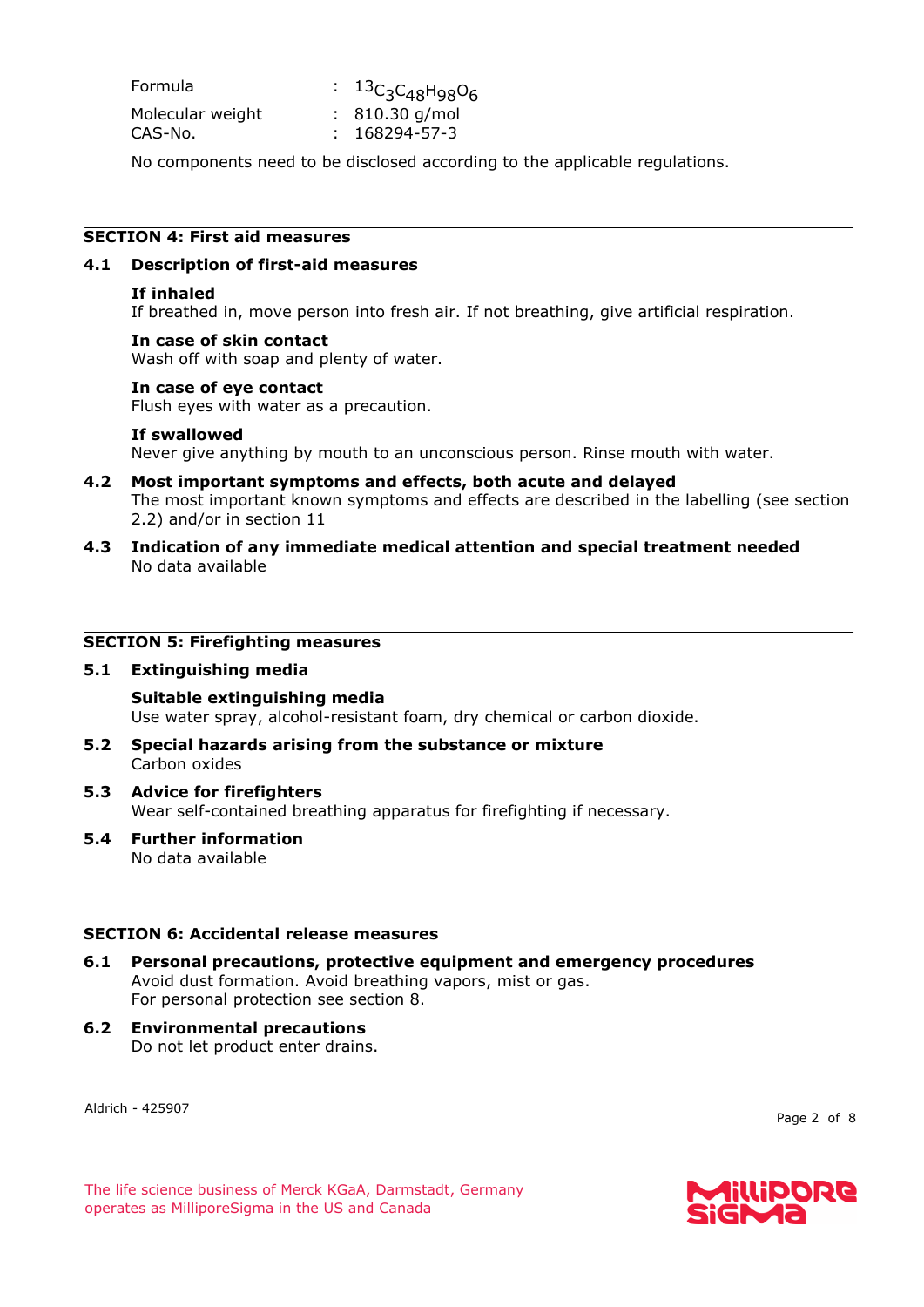- **6.3 Methods and materials for containment and cleaning up** Sweep up and shovel. Keep in suitable, closed containers for disposal.
- **6.4 Reference to other sections** For disposal see section 13.

## **SECTION 7: Handling and storage**

## **7.1 Precautions for safe handling**

#### **Advice on protection against fire and explosion** Provide appropriate exhaust ventilation at places where dust is formed.Normal measures for preventive fire protection.

## **Hygiene measures**

General industrial hygiene practice. For precautions see section 2.2.

## **7.2 Conditions for safe storage, including any incompatibilities**

#### **Storage conditions**

Keep container tightly closed in a dry and well-ventilated place.

#### **Storage stability**

Recommended storage temperature  $-20 °C$ 

#### **Storage class**

Storage class (TRGS 510): 13: Non Combustible Solids

## **7.3 Specific end use(s)**

Apart from the uses mentioned in section 1.2 no other specific uses are stipulated

## **SECTION 8: Exposure controls/personal protection**

#### **8.1 Control parameters**

## **Ingredients with workplace control parameters**

Contains no substances with occupational exposure limit values.

## **8.2 Exposure controls**

## **Appropriate engineering controls**

General industrial hygiene practice.

## **Personal protective equipment**

## **Eye/face protection**

Use equipment for eye protection tested and approved under appropriate government standards such as NIOSH (US) or EN 166(EU).

#### **Skin protection**

Handle with gloves. Gloves must be inspected prior to use. Use proper glove removal technique (without touching glove's outer surface) to avoid skin contact with this product. Dispose of contaminated gloves after use in accordance with applicable laws and good laboratory practices. Wash and dry hands.

Aldrich - 425907

Page 3 of 8

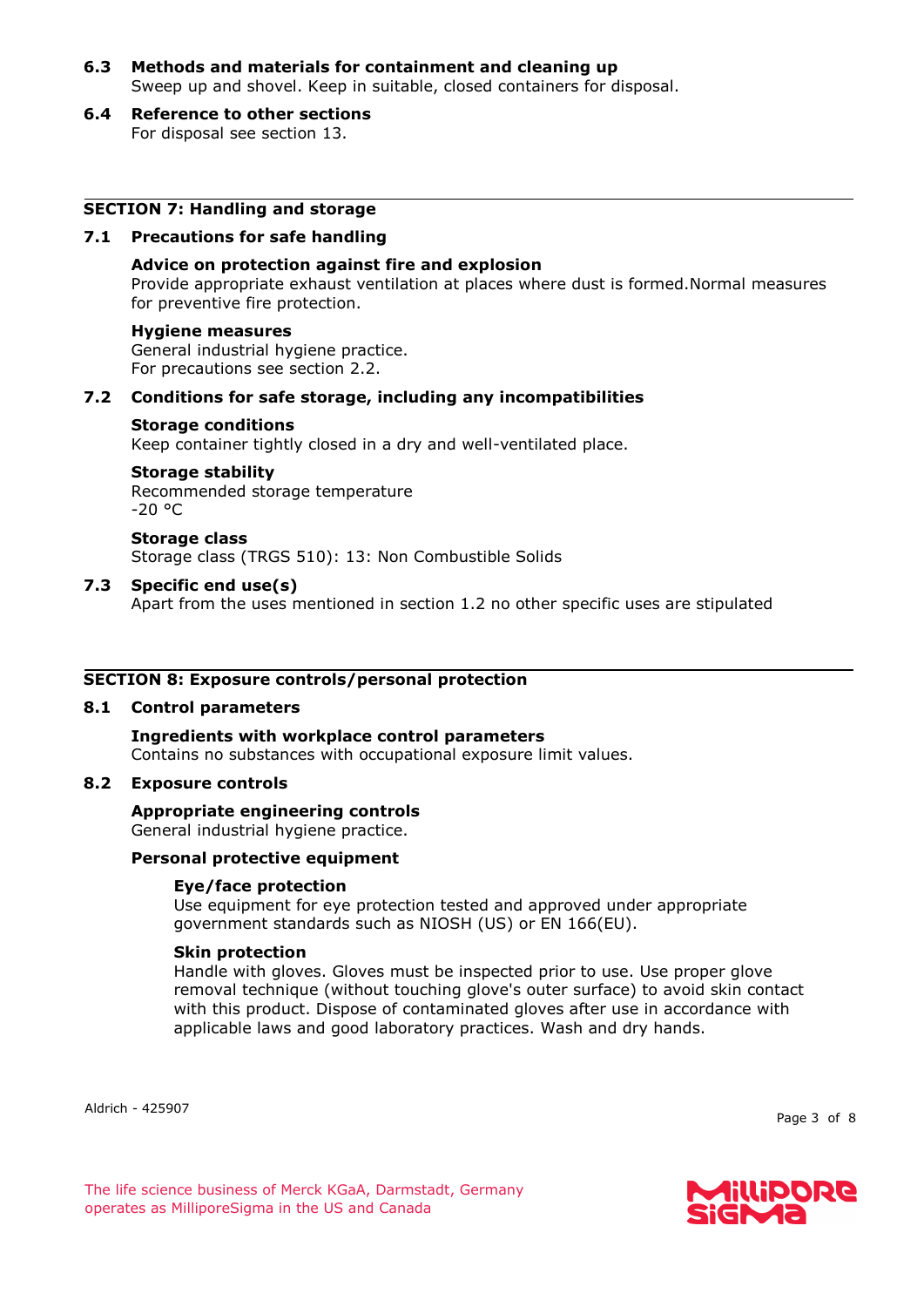## **Body Protection**

Choose body protection in relation to its type, to the concentration and amount of dangerous substances, and to the specific work-place., The type of protective equipment must be selected according to the concentration and amount of the dangerous substance at the specific workplace.

## **Respiratory protection**

Respiratory protection is not required. Where protection from nuisance levels of dusts are desired, use type N95 (US) or type P1 (EN 143) dust masks. Use respirators and components tested and approved under appropriate government standards such as NIOSH (US) or CEN (EU).

#### **Control of environmental exposure**

Do not let product enter drains.

## **SECTION 9: Physical and chemical properties**

## **9.1 Information on basic physical and chemical properties**

| a) | Appearance                                         | Form: solid                                           |
|----|----------------------------------------------------|-------------------------------------------------------|
| b) | Odor                                               | No data available                                     |
| c) | Odor Threshold                                     | No data available                                     |
| d) | pH                                                 | No data available                                     |
| e) | Melting<br>point/freezing point                    | Melting point/range: 64 - 66 °C (147 - 151 °F) - lit. |
| f) | Initial boiling point<br>and boiling range         | No data available                                     |
| g) | Flash point                                        | ()No data available                                   |
| h) | Evaporation rate                                   | No data available                                     |
| i) | Flammability (solid,<br>gas)                       | No data available                                     |
| j) | Upper/lower<br>flammability or<br>explosive limits | No data available                                     |
| k) | Vapor pressure                                     | No data available                                     |
| I) | Vapor density                                      | No data available                                     |
| m) | Density                                            | No data available                                     |
|    | Relative density                                   | No data available                                     |
| n) | Water solubility                                   | No data available                                     |
| o) | Partition coefficient:<br>n-octanol/water          | No data available                                     |
| p) | Autoignition<br>temperature                        | No data available                                     |
| q) | Decomposition<br>temperature                       | No data available                                     |
| r) | Viscosity                                          | No data available                                     |

Aldrich - 425907

Page 4 of 8

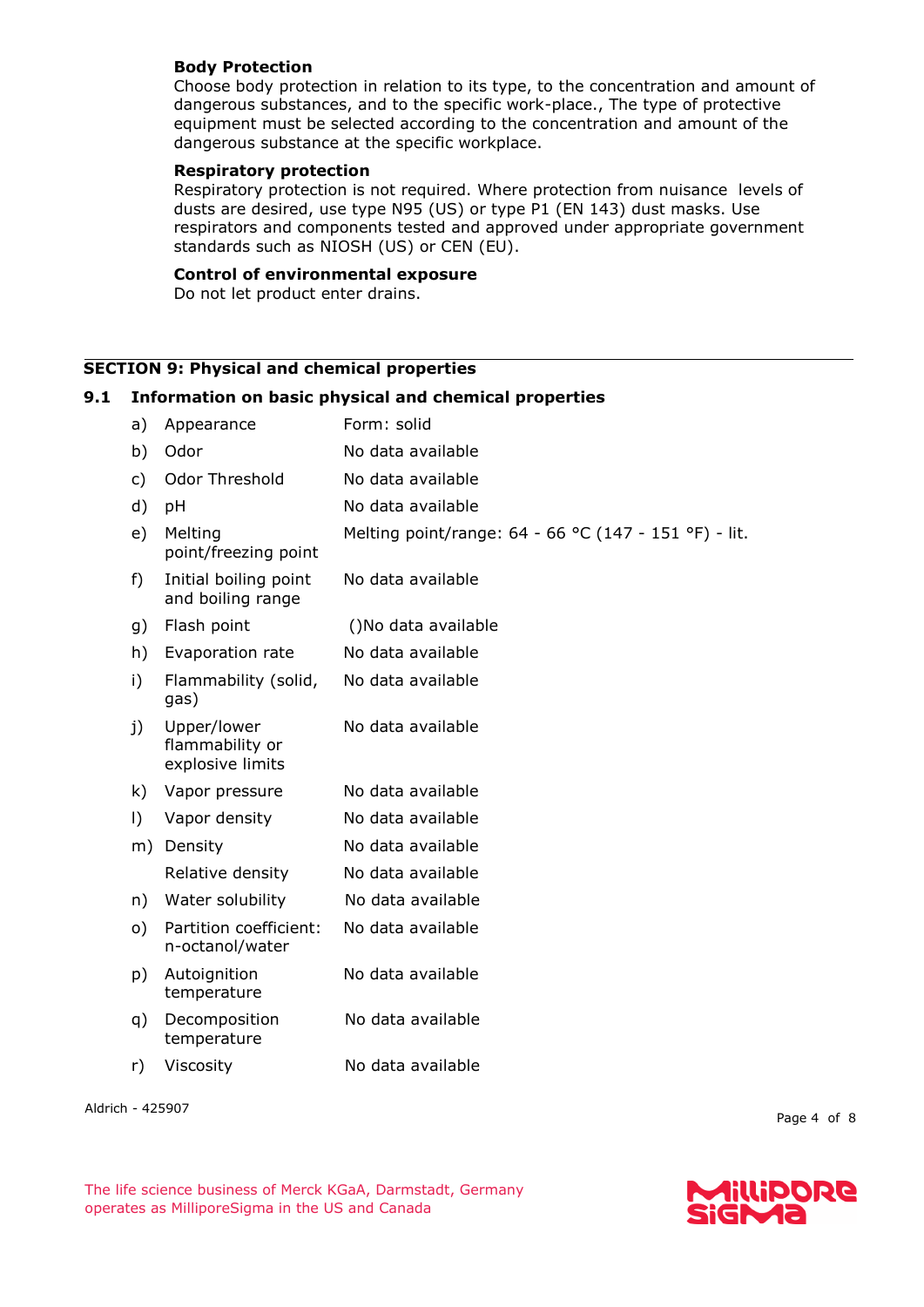- s) Explosive properties No data available
- t) Oxidizing properties No data available
- **9.2 Other safety information** No data available

#### **SECTION 10: Stability and reactivity**

- **10.1 Reactivity** No data available
- **10.2 Chemical stability** Stable under recommended storage conditions.
- **10.3 Possibility of hazardous reactions** No data available
- **10.4 Conditions to avoid** No data available
- **10.5 Incompatible materials** Strong oxidizing agents
- **10.6 Hazardous decomposition products** In the event of fire: see section 5

## **SECTION 11: Toxicological information**

#### **11.1 Information on toxicological effects**

#### **Acute toxicity**

Oral: No data available Inhalation: No data available Dermal: No data available No data available

#### **Skin corrosion/irritation** No data available

**Serious eye damage/eye irritation** No data available

**Respiratory or skin sensitization** No data available

**Germ cell mutagenicity** No data available

#### **Carcinogenicity**

- IARC: No ingredient of this product present at levels greater than or equal to 0.1% is identified as probable, possible or confirmed human carcinogen by IARC.
- ACGIH: No ingredient of this product present at levels greater than or equal to 0.1% is identified as a carcinogen or potential carcinogen by ACGIH.
- NTP: No ingredient of this product present at levels greater than or equal to 0.1% is identified as a known or anticipated carcinogen by NTP.

Aldrich - 425907

Page 5 of 8

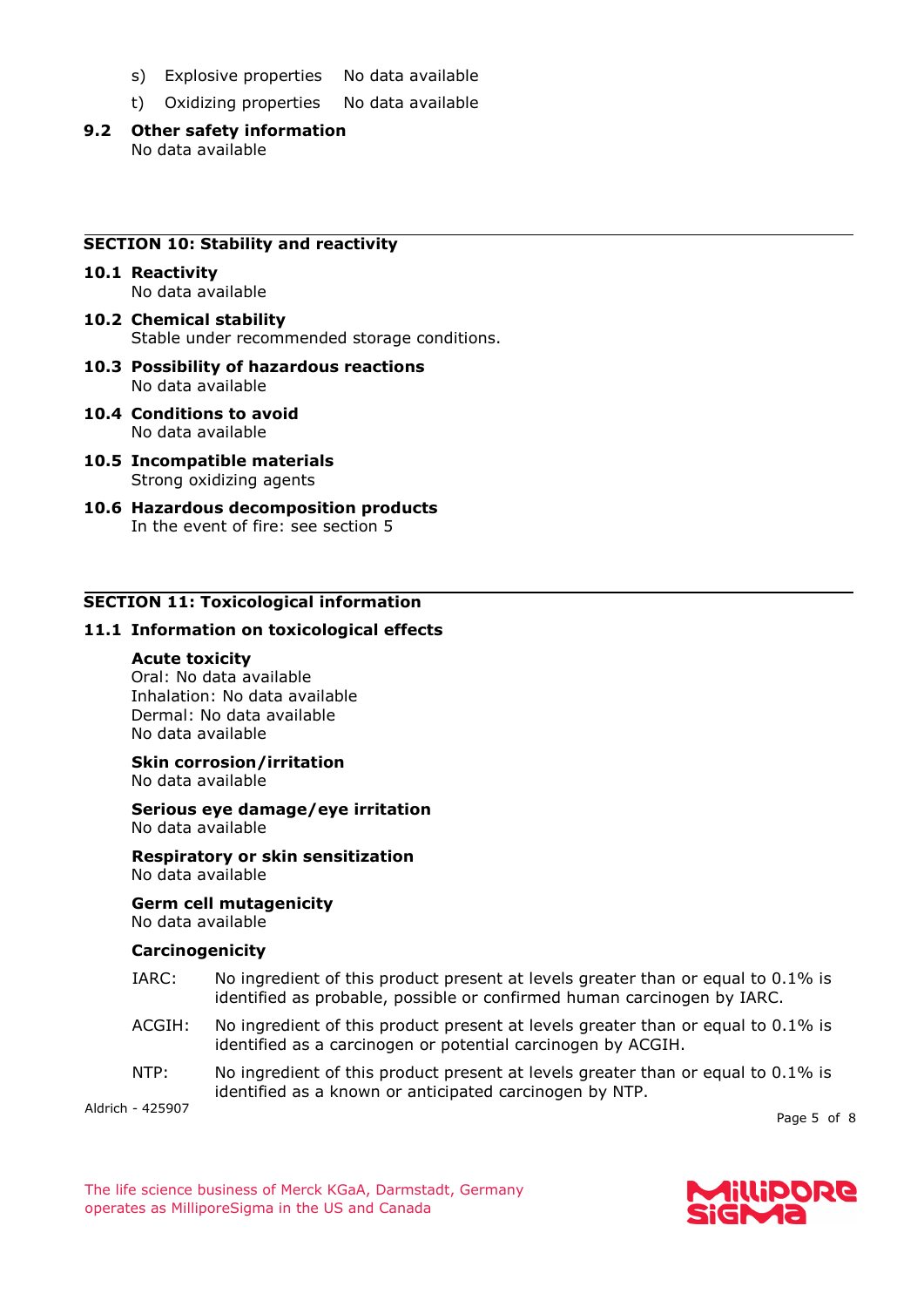OSHA: No component of this product present at levels greater than or equal to 0.1% is on OSHA's list of regulated carcinogens.

#### **Reproductive toxicity**

No data available No data available

**Specific target organ toxicity - single exposure** No data available

**Specific target organ toxicity - repeated exposure** No data available

# **Aspiration hazard**

No data available

## **11.2 Additional Information**

To the best of our knowledge, the chemical, physical, and toxicological properties have not been thoroughly investigated.

## **SECTION 12: Ecological information**

- **12.1 Toxicity** No data available
- **12.2 Persistence and degradability** No data available
- **12.3 Bioaccumulative potential** No data available
- **12.4 Mobility in soil** No data available
- **12.5 Results of PBT and vPvB assessment** PBT/vPvB assessment not available as chemical safety assessment not required/not conducted
- **12.6 Endocrine disrupting properties** No data available
- **12.7 Other adverse effects**

No data available

## **SECTION 13: Disposal considerations**

## **13.1 Waste treatment methods**

## **Product**

Offer surplus and non-recyclable solutions to a licensed disposal company.

## **Contaminated packaging**

Dispose of as unused product.

Aldrich - 425907

Page 6 of 8



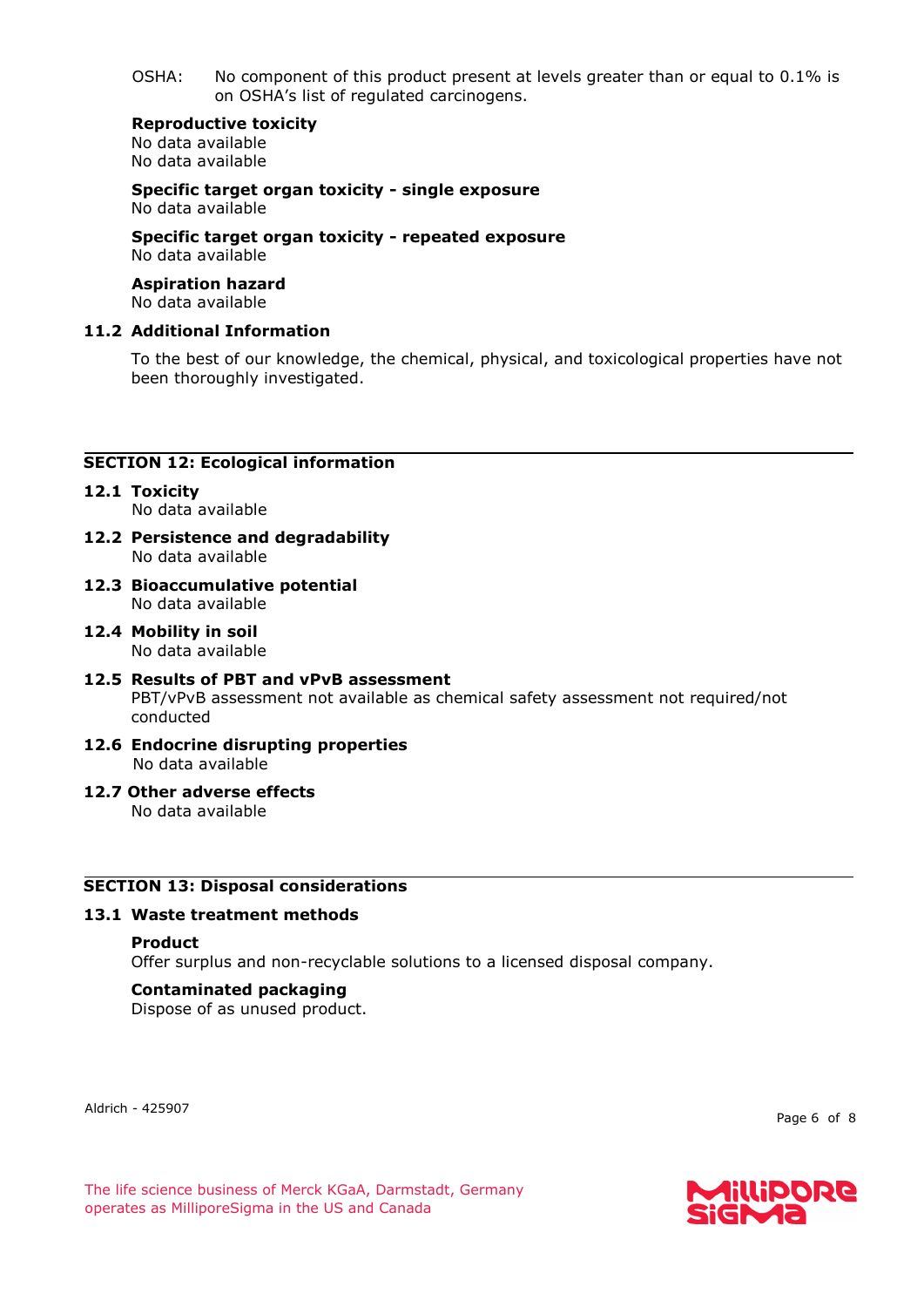## **SECTION 14: Transport information**

## **DOT (US)**

Not dangerous goods

## **IMDG**

Not dangerous goods

## **IATA**

Not dangerous goods

## **Further information**

Not classified as dangerous in the meaning of transport regulations.

## **SECTION 15: Regulatory information**

## **SARA 302 Components**

No chemicals in this material are subject to the reporting requirements of SARA Title III, Section 302.

## **SARA 313 Components**

This material does not contain any chemical components with known CAS numbers that exceed the threshold (De Minimis) reporting levels established by SARA Title III, Section 313.

#### **SARA 311/312 Hazards**

No SARA Hazards

## **Massachusetts Right To Know Components**

No components are subject to the Massachusetts Right to Know Act.

#### **Pennsylvania Right To Know Components** Glyceryl tri(palmitate-1-13C) CAS-No.

| $U1$ yet yr trit pairritate $\pm$ $\pm$ 30 | <b>UNJ IVU.</b><br>168294-57-3 | סטטיו ועוכוזאו       |
|--------------------------------------------|--------------------------------|----------------------|
| <b>New Jersey Right To Know Components</b> |                                |                      |
| Glyceryl tri(palmitate-1-13C)              | CAS-No.<br>168294-57-3         | <b>Revision Date</b> |

## **California Prop. 65 Components**

This product does not contain any chemicals known to the State of California to cause cancer, birth, or any other reproductive defects.

## **SECTION 16: Other information**

## **Further information**

Copyright 2020 Sigma-Aldrich Co. LLC. License granted to make unlimited paper copies for internal use only.

The above information is believed to be correct but does not purport to be all inclusive and shall be used only as a guide. The information in this document is based on the present state of our knowledge and is applicable to the product with regard to appropriate safety precautions. It does not represent any guarantee of the properties of

Aldrich - 425907

Page 7 of 8



Revision Date